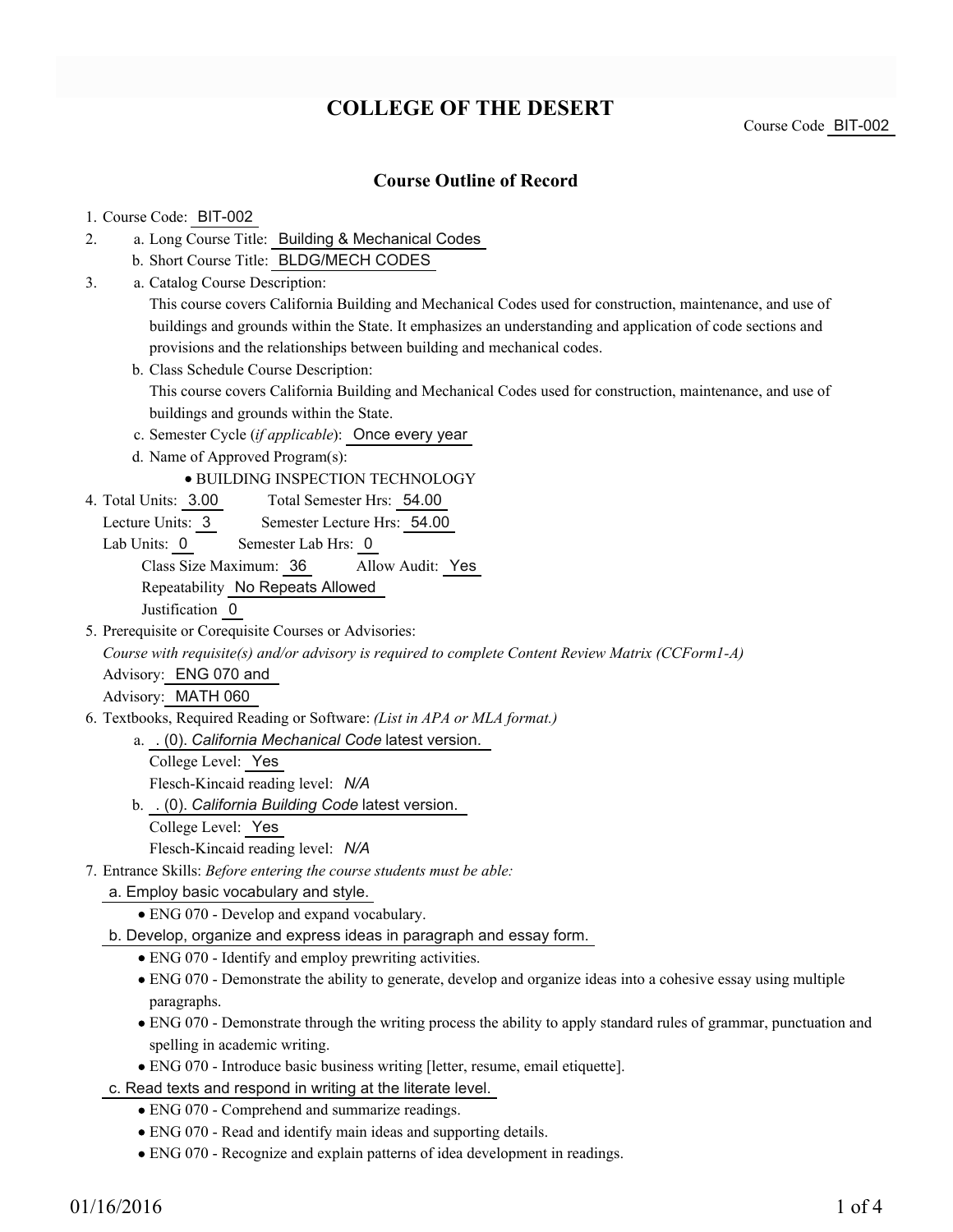## BIT 002-Building & Mechanical Codes

#### d.

Demonstrate the ability to participate in class discussions and assigned projects.

ENG 070 - Improve editing and revision strategies both individually and in peer review.

e. Apply the basic operations appropriately to solve application problems that involve their use

- MATH 060 Compute using the four basic operations of addition, subtraction, multiplication, and division on the rational numbers in both fraction and decimal form.
- MATH 060 Apply methods of conversion between percents, decimals, and fractions.
- MATH 060 Recognize and convert between units of measurements in the American and metric systems.
- MATH 060 Use unit measure appropriately in applications.
- 8. Course Content and Scope:

Lecture:

- a. Introduction
- b. General code requirement provisions, Building and Mechanical Codes
- c. Requirements for types of construction
- d. Occupancies Building and Fire Code requirements and applications of the Mechanical Code
- e. Combustion and circulation air codes provisions
- f. Appliances regulated by the Mechanical Code and relationships in the Building Code
- g. Gas systems for mechanical code systems and Building Code priorities
- h. Handling and Classification of Hazardous Materials
- i. Responsibilities under Building and Mechanical Codes
- j. Construction Materials Use in Building and Mechanical Codes
- k. Exiting construction in Buildings and Property
- l. Maintenance of Buildings and Property
- m. Building Construction Processes
- n. Materials in Building and Mechanical Codes
- o. Types of Construction

Lab: *(if the "Lab Hours" is greater than zero this is required)*

- 9. Course Student Learning Outcomes:
	- 1. Cite code sections and apply provisions with relation to mechanical codes in construction, regulation and design.
- 10. Course Objectives: Upon completion of this course, students will be able to:
	- a. Apply the codes in construction, regulation, and design.
	- b. Achieve professional certification by passing applicable examinations
	- c. Achieve skills for employment in private or public construction fields, or become inspector or plans examiners.
	- d. Apply codes in construction designs.
- Methods of Instruction: *(Integration: Elements should validate parallel course outline elements)* 11.
	- a. Discussion
	- b. Lecture
	- c. Participation
	- Other Methods:

Presentation of construction materials

12. Assignments: (List samples of specific activities/assignments students are expected to complete both in and outside of class.) In Class Hours: 54.00

Outside Class Hours: 108.00

- a. In-class Assignments
	- 1. Presentation of class subjects and materials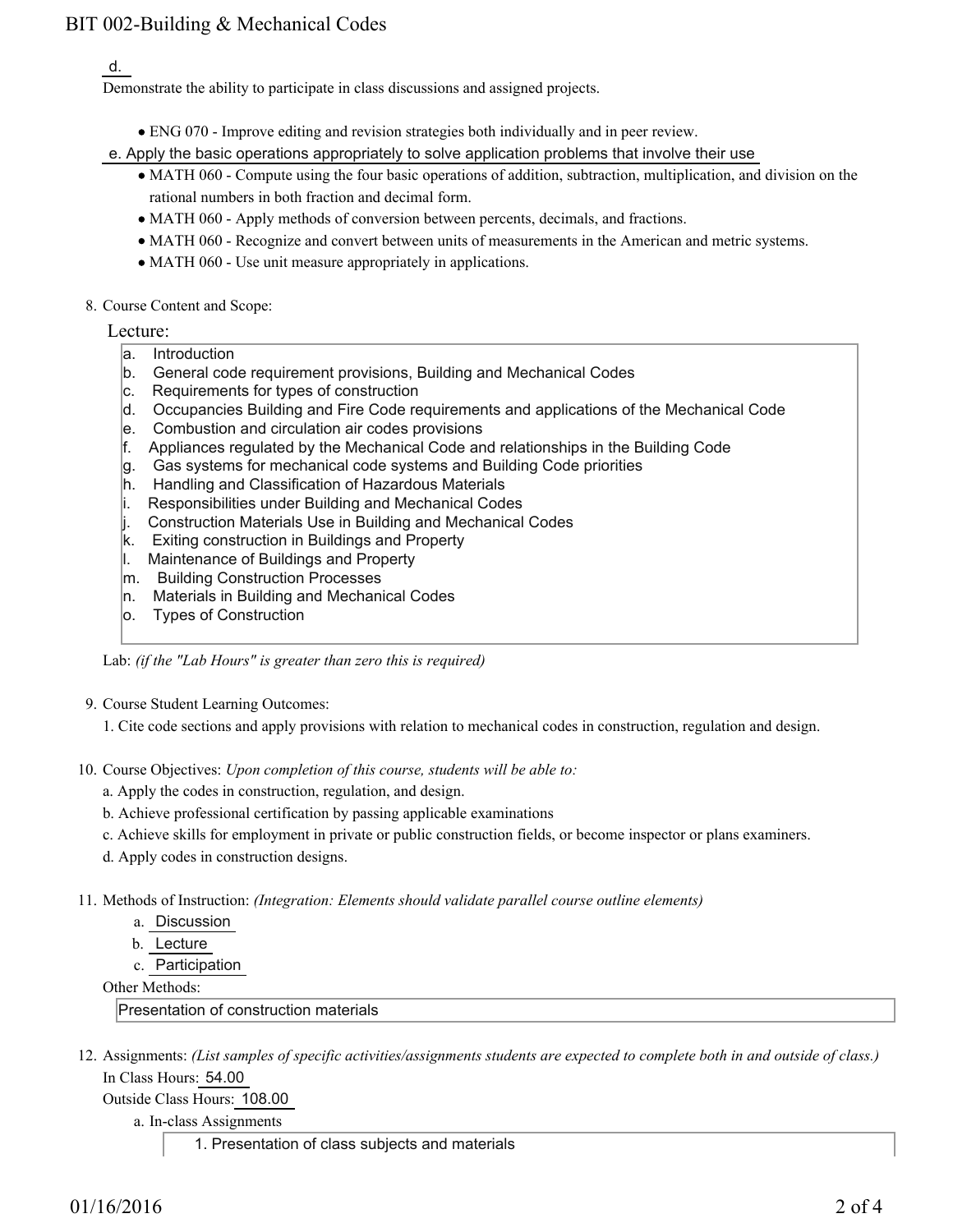### BIT 002-Building & Mechanical Codes

- 2. Review code sections
- b. Out-of-class Assignments
	- 1. Reading assignments of codes and handouts
	- 2. Visit construction sites
	- 3. Review code sections presented in classes.

13. Methods of Evaluating Student Progress: The student will demonstrate proficiency by:

- Group activity participation/observation
- Participation in class and group discussions
- True/false/multiple choice examinations
- Mid-term and final evaluations
- Other

Maintenance and use of handout class materials

- 14. Methods of Evaluating: Additional Assesment Information:
- 15. Need/Purpose/Rationale -- All courses must meet one or more CCC missions.
	- PO Career and Technical Education

Fulfill the requirements for an entry- level position in their field.

Apply critical thinking skills to execute daily duties in their area of employment.

Apply critical thinking skills to research, evaluate, analyze, and synthesize information.

Display the skills and aptitude necessary to pass certification exams in their field.

Exhibit effective written, oral communication and interpersonal skills.

IO - Personal and Professional Development

Demonstrate an understanding of ethical issues to make sound judgments and decisions.

Value diverse cultures and populations.

Value the feedback of others.

16. Comparable Transfer Course

| <b>University System</b>                                                                                                                                                                                                                                                                                                     | Campus             | <b>Course Number</b> | <b>Course Title</b>  | <b>Catalog Year</b> |  |
|------------------------------------------------------------------------------------------------------------------------------------------------------------------------------------------------------------------------------------------------------------------------------------------------------------------------------|--------------------|----------------------|----------------------|---------------------|--|
| 17. Special Materials and/or Equipment Required of Students:                                                                                                                                                                                                                                                                 |                    |                      |                      |                     |  |
| <sup>18.</sup> Materials Fees:                                                                                                                                                                                                                                                                                               | Required Material? |                      |                      |                     |  |
| <b>Material or Item</b>                                                                                                                                                                                                                                                                                                      |                    |                      | <b>Cost Per Unit</b> |                     |  |
| 19. Provide Reasons for the Substantial Modifications or New Course:                                                                                                                                                                                                                                                         |                    |                      |                      |                     |  |
| Change advisory from ENG-050 $& RDG-050$ to ENG-070<br>a. Cross-Listed Course (Enter Course Code): N/A<br>20.<br>b. Replacement Course (Enter original Course Code): N/A<br>21. Grading Method (choose one): Letter Grade Only                                                                                               |                    |                      |                      |                     |  |
| 22. MIS Course Data Elements<br>a. Course Control Number [CB00]: CCC000233701<br>b. T.O.P. Code [CB03]: 95720.00 - Construction Inspection<br>c. Credit Status [CB04]: D - Credit - Degree Applicable<br>d. Course Transfer Status [CB05]: B = Transfer CSU<br>e. Basic Skills Status [CB08]: $2N = Not basic skills course$ |                    |                      |                      |                     |  |